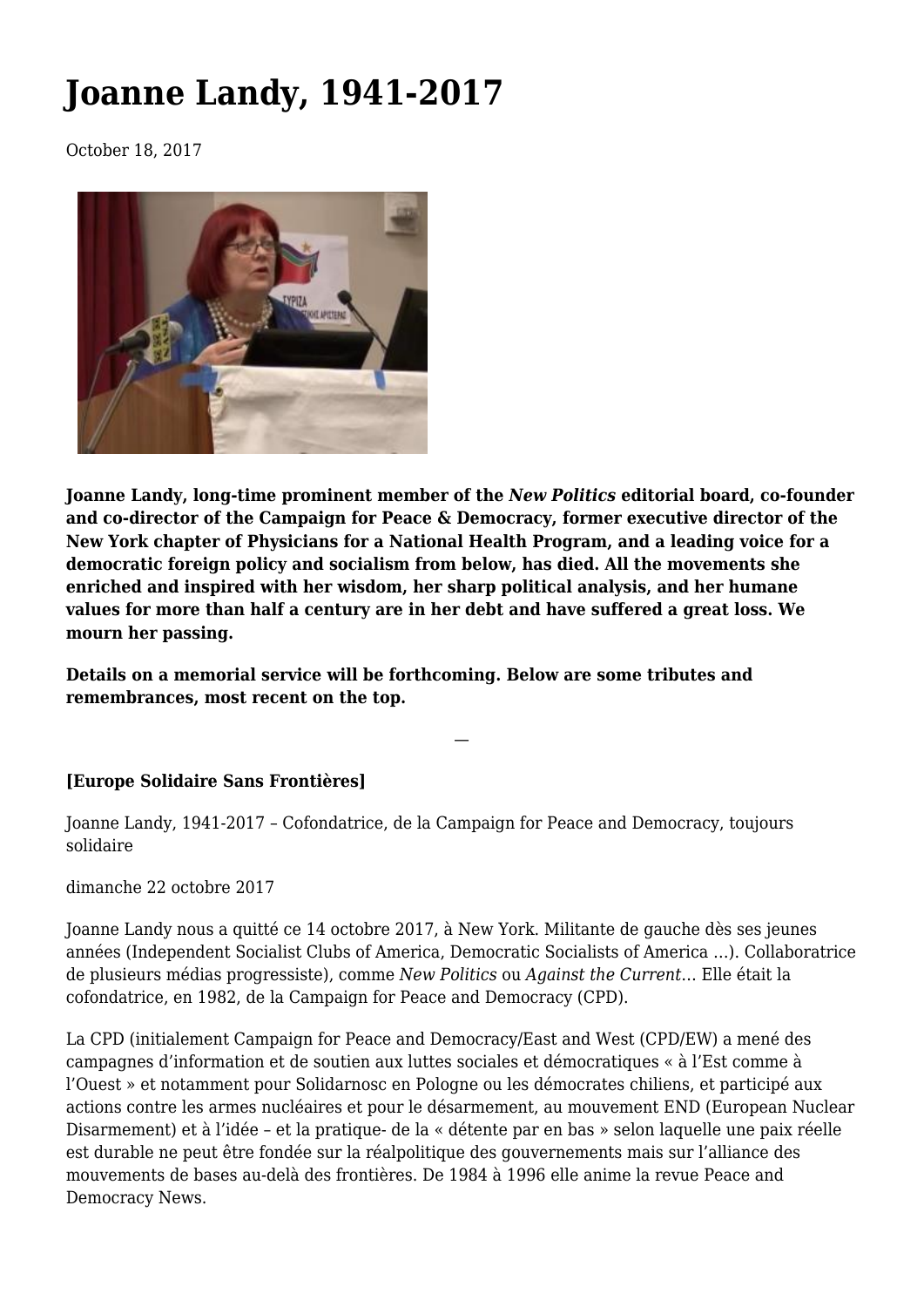En 1990 elle avait contribué à la création du réseau Helsinki Citizens' Assembly (HCA), dont fait partie l'Assemblée européenne des citoyens (AEC) en France.

Après 1989 et la fin de la guerre froide CPD (qui a laissé tomber la mention Est Ouest) s'engage contre l'imposition des « thérapies de choc » néolibérales, notamment à l'est, et des nouveaux nationalismes « populistes », contre les agressions militaires en particulier américaines, et israéliennes, et sera aux coté des résistants aux nouvelles guerres de dislocations notamment en Yougoslavie, ou, plus récemment des mouvements des printemps arabes….

(Pour en savoir plus cf. <http://www.cpdweb.org/>)

Toujours solidaire et active jusqu'à ses derniers jours, Joanne n'a cessé d'être aussi engagée dans les lutte sociales (elle a été membre active de l'Association des médecins pour le service de santé) et démocratique dans son propre pays.

Bernard Dreano (CEDETIM/AEC)

—

# **[Ravi Malhotra]**

Although I had been an avid reader of *New Politics* since 1992 and a keen follower of her writings, I first encountered Joanne in the early 2000s when I published an article on disability rights in *New Politics*. She was generous and thoughtful, reflecting the best values of the independent socialist left. Although as a Canadian, I could only travel to Manhattan sporadically, I tried to connect with her whenever I could. I was so grateful when she chaired a well-attended session on disability rights that *New Politics* hosted at NYU, featuring contributors to a forum I had published on the topic in *New Politics*. I was also delighted to be able to share with her an ancient issue of *New Politics* that featured a book review by the late Phyllis Jacobson that she required at one point. Fiercely principled yet down to earth, Joanne taught me much about national self-determination movements and much else. I will miss her.

Ravi Malhotra, Sponsor, *New Politics*

# **[Jason Schulman]**

Joanne Landy, long-time editorial board member of *New Politics* and a co-founder of the [Campaign](http://cpdweb.org/) [for Peace and Democracy](http://cpdweb.org/), and a genuinely decent person, died on October 14, just shy of her 76th birthday. She had been fighting cancer for many months and then, shortly before her death, suffered a stroke. Her passing is a genuine loss not only for NP and CPD but for the entire democratic socialist left.

—

Having served on NP's editorial board for several years, I can honestly say that Joanne was one of the nicest *and* most principled people I've ever met. She was a veteran of the Third Camp, Neither-Washington-Nor-Moscow wing of the American revolutionary left, embodied in U.S. socialist journals like NP and *Against the Current*. She'd passed through various socialist organizations—the Young Socialist League and Young People's Socialist League in the 1950s, the Independent Socialist Clubs of America in the 1960s, Democratic Socialists of America in the 1980s— without ever noticeably changing her political views, particularly her support of working-class political independence and opposition to authoritarianism of any stripe. Though firm in her beliefs she was never sectarian and was truly a fun person to work with. She also played a key role in [Physicians for a National Health](http://www.pnhp.org/)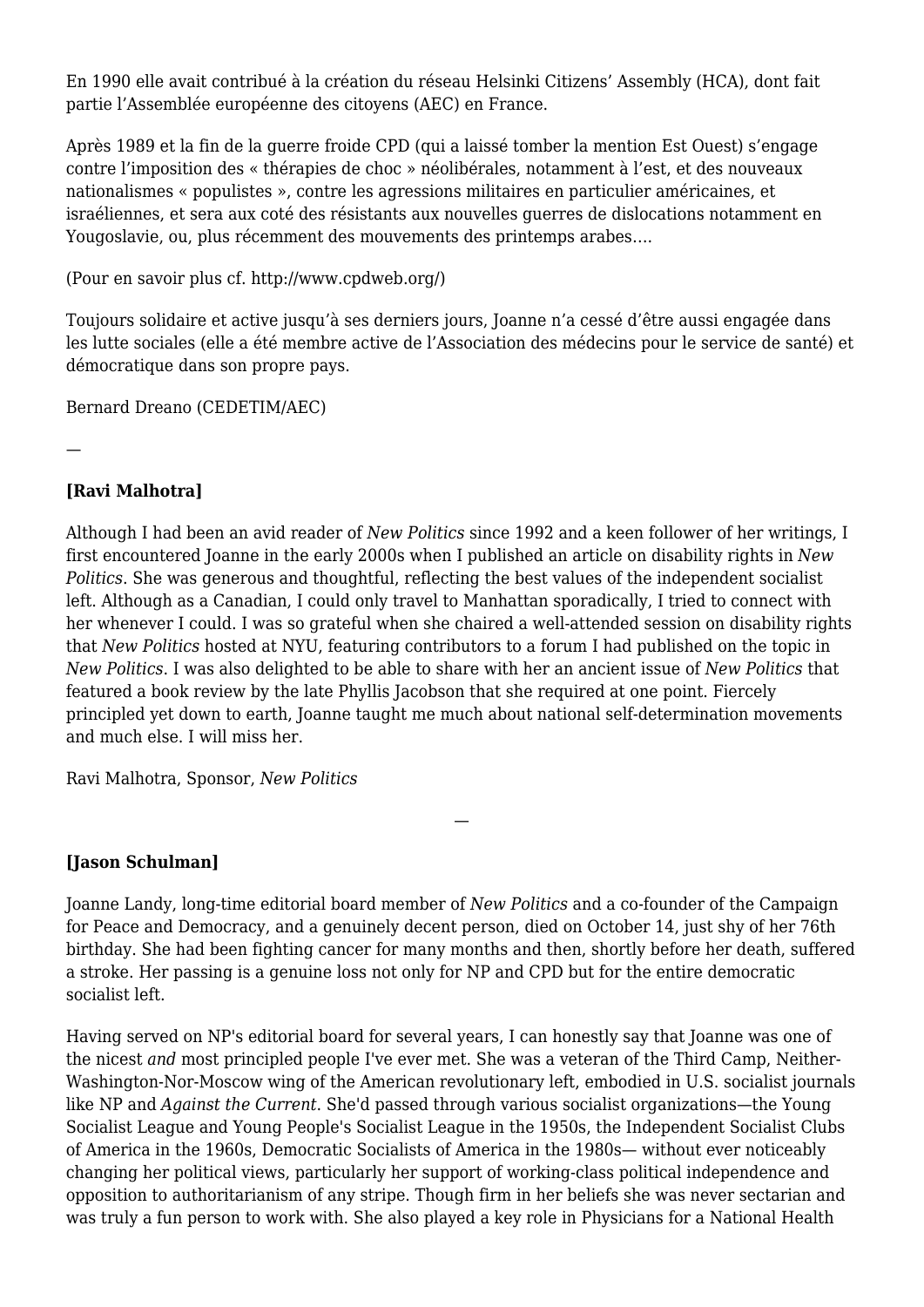[Program \(PNHP\).](http://www.pnhp.org/)

NP held a celebration of Joanne's life and work this past June. She received [a tribute from Polish](https://www.youtube.com/watch?v=yXxJsPnB3tw) [political activists \(and rock musicians\),](https://www.youtube.com/watch?v=yXxJsPnB3tw) a nod to her consistent support for democratic socialist dissidents during Poland's Stalinist years, from Jacek Kuroń and Karol Modzelewski in the 1960s to the early Solidarność of the 1980s. A speech she gave in 2012 on the Lessons of 1989 at the [Left](http://www.leftforum.org/) [Forum](http://www.leftforum.org/) can be found [here.](https://www.youtube.com/watch?v=dtZcU5ebITA)

Joanne is irreplaceable but it was an honor to know her and work with her. Rest in peace, my friend and comrade.

—

Jason Schulman, *New Politics* co-editor; member, Democratic Socialists of America (NYC)

#### **[Campaign for Peace and Democracy]**

Dear friends of the Campaign,

It is with the deepest sorrow that I have to report that Joanne Landy, the Co-Director of the Campaign for Peace and Democracy and one of its two founder (as the Campaign for Peace and Democracy/East and West) in 1982, died on October 14th, two weeks after suffering a massive stroke. She was just a few minutes shy of her 76th birthday. Tributes to Joanne and information about the future of the Campaign will follow shortly. As for now, I join with all of you in mourning the passing of a great, tireless fighter against war, repression, and social injustice. We are unlikely ever to see her equal.

—

In grief and solidarity,

Tom Harrison

# **[Havaar: Iranian Initiative Against War, Sanctions, and State repression]**

#### **We always knew she was really with us—**

#### **In memory of Joanne Landy**

We are a group of activists who worked closely with Joanne Landy in *[Havaar: Iranian Initiative](http://havaar.org/about/) [Against War, Sanctions, and State Repression](http://havaar.org/about/)*. She was a founding member of *Havaar*, which emerged out of a fusion between members of Occupy Wall Street's global justice working group and Iranian diasporic groups focused on solidarity with democratic and feminist organizing in Iran. Joanne showed up when we put out a call for solidarity with Iranians opposed to economic sanctions and threats of war, and the repression carried out by their own government. She won our trust because of her sincere commitment to self-determination for the Iranian people. We were a motley crew of folks from different backgrounds with differing levels of political experience. Joanne threw her lot in with us and was resolute in her conviction that what we did together was important and necessary work.

Joanne came to play a unique and invaluable role in our organization. She was among the most consistent of our members, rarely missing a meeting or event, despite her age and declining health. It is hard to find adequate words to describe the difference her presence made. We were incredibly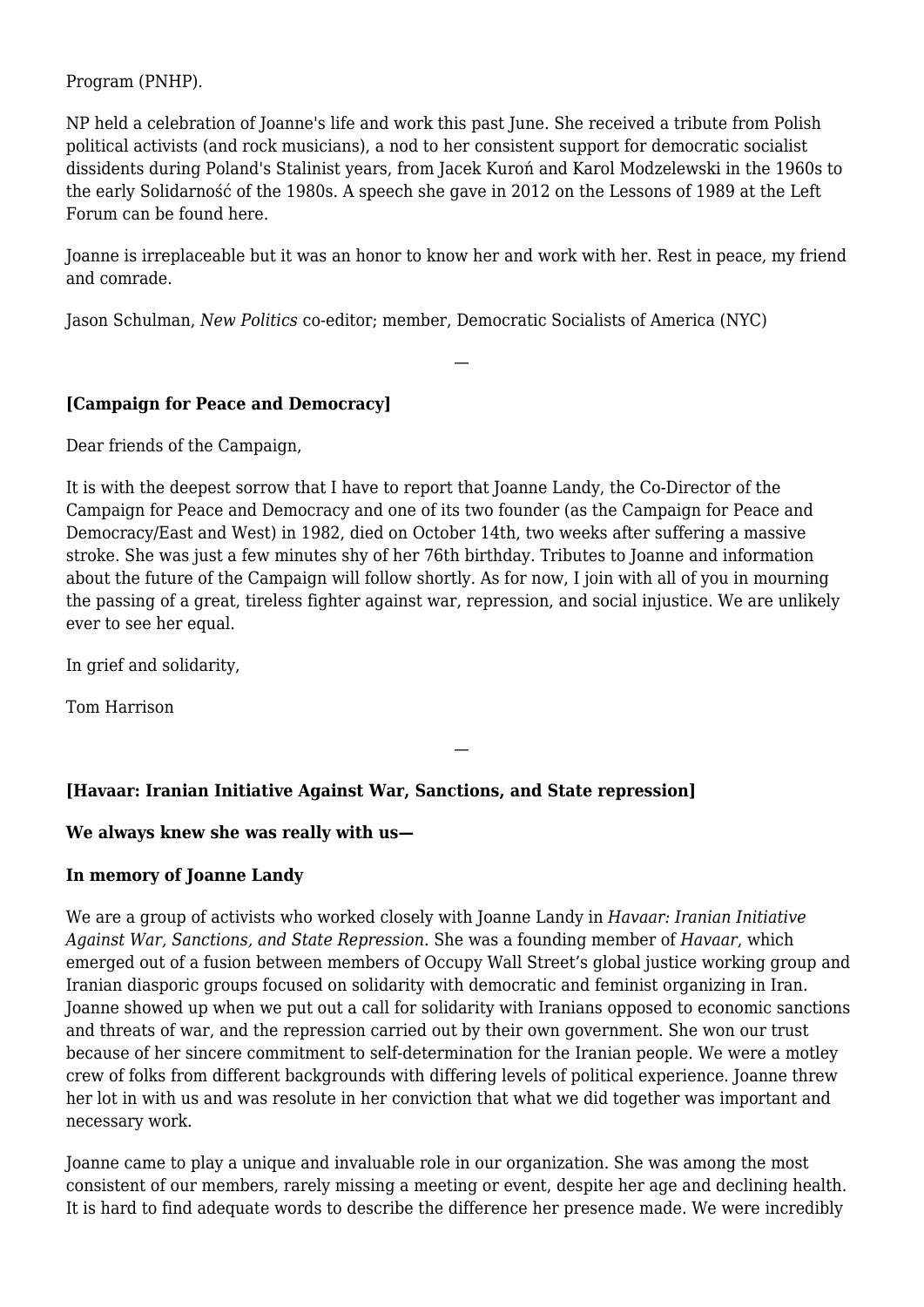fortunate to have someone with a living memory of anti-war and Left organizing going back decades, someone with a tremendous depth of political knowledge and strategy, someone whose moral-ethical compass would come to inspire us all. Throughout her passionate and uninterrupted organizing efforts for the Campaign for Peace and Democracy, Joanne collaborated with grassroots initiatives from Poland, Russia, Mexico, Greece, Syria and Iran, to name only a few, always with the goal of bridging progressive movements in the U.S. with other struggles from around the world.

When we went into politically contentious situations, for example challenging those in the anti-war movement who in the name of "anti-imperialism" refused to criticize the repression carried out by the Iranian government, she made the most principled arguments in favor of a kind of internationalist anti-imperialism that would never sacrifice the democratic demands and aspirations of ordinary people. We always knew she was with us and would have our backs no matter what.

Even though her age made her a contemporary of many of our parents, she fit in easily in our group, with her combination of political seriousness, lightheartedness and humor. She celebrated birthdays with us, grieved with us and danced with us. She somehow knew exactly how much and when to weigh in and to step back, utilizing her vast experience to gently guide us and support us in leading and shaping the organization. Her humble, generous spirit infused our meetings.

Joanne was one of those special, rare people who embody what real activism is: it was never about her ego, she was truly committed to justice and solidarity. She never assumed she had a monopoly on the truth. Instead, she listened, and was eager to hear our stories, revise her ideas, and learn from us too. She was curious and open. She would ask many nuanced questions from her fellow activists with different points of view to get the most accurate picture of things. She was present! She was there before others showed up, whether for a street protest, a public event or a meeting. And she was truly accountable, never failing to deliver what she signed up for. Joanne knew how to put things in context and, rather than adhering to old dogmas, continued to re-think ways to battle injustice and imagine a better world. Never, ever did she give in to despair. She always wanted us to keep going, to figure out our next steps, to put our politics into action in the world. We will forever remember her continual efforts to breathe wind into our sails.

We only wish we had met her sooner and known her longer. But for the brief years of our intergenerational experiment in Havaar, she became our beloved friend and comrade. We will never forget her beautiful way of being, her calm manner, her fierce devotion to justice everywhere and unfailing solidarity with those on the receiving end of violence. We will miss her deeply and can only hope to carry on her legacy of nuanced and principled opposition to all forms of oppression, without apology.

In loving memory,

Ali Abdi Mohammad Asgari Saara Azadi Ausoo Setareh Danesh Carrie Fox Sara Hosseini Ali Issa Geoff Johnson Camilo Lund Manijeh Nasrabadi Udi Pladott